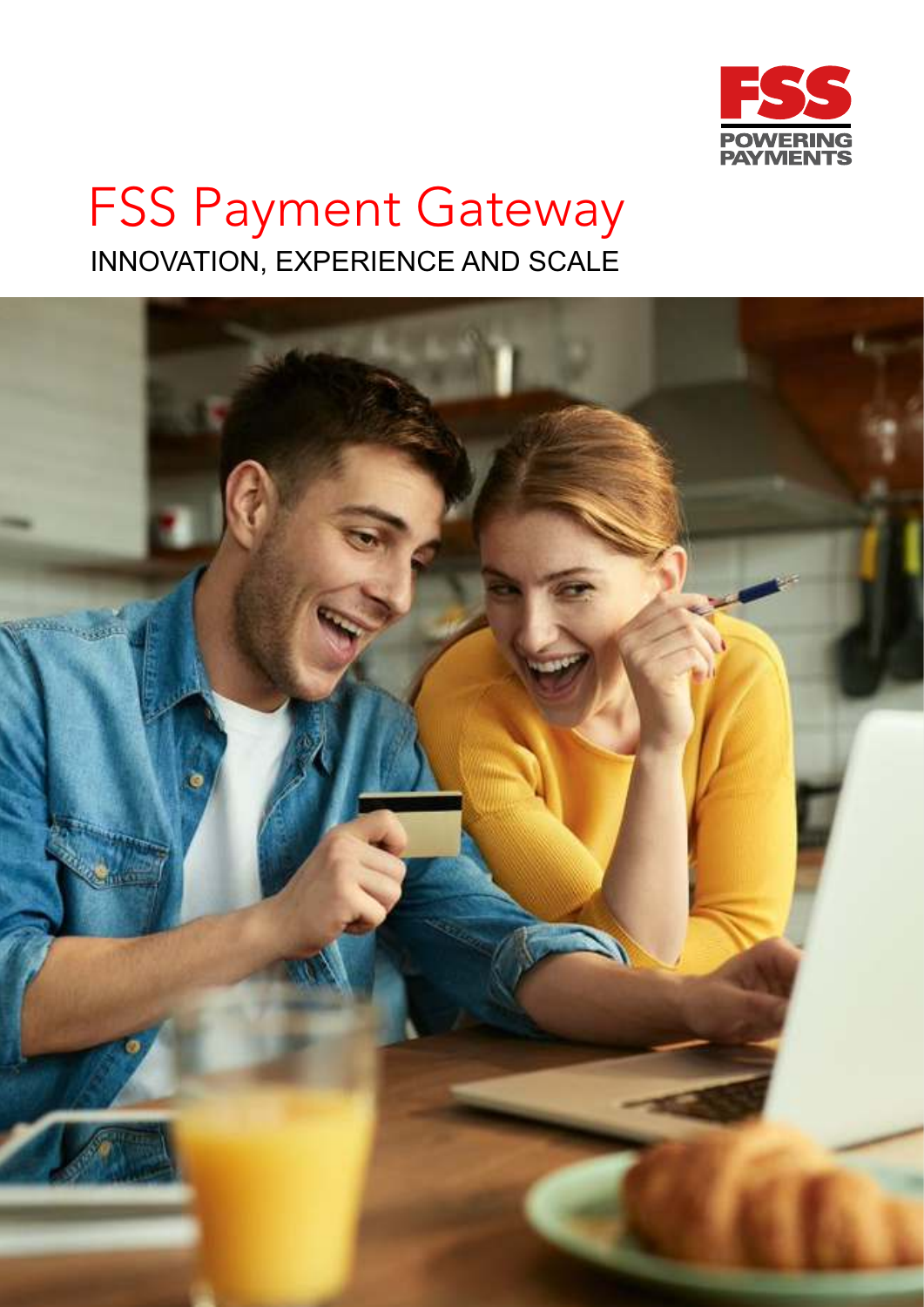As online commerce grows, the ability to satisfy growing merchant demand for reliable and innovative services has become a point of differentiation for acquirers.

FSS has a proven 30+ years track record of successfully addressing online transactions, processing needs of Tier One acquiring institutions. FSS Payment Gateway is the online payments platform of choice for 60+ leading acquiring banks, payment processors and Central Banks globally, annually processing USD 20B in transaction value.

**FSS offers a full-stack, white-labelled payment platform that includes payment processing, risk management, in-depth data insights and a range of added value capabilities to address diverse merchant segments.**



# BENEFITS WE DELIVER

#### **Acceptance for New Payment Methods Improves Transaction Volumes**

FSS Payment Gateway improves buyer reach with multi-channel, multi-currency, multi-payment instruments to capture higher transaction volumes at the point of purchase. The Gateway accepts and processes cards, local and new payment methods such as Wallets, QR Codes, Invoice-based Payments, Instant Payments and Debit and PIN, with flexibility to add new payment instruments across digital checkout points. Further, the Gateway drives transactions by supporting one-off payments as well as regular, fixed, recurring or variable payments.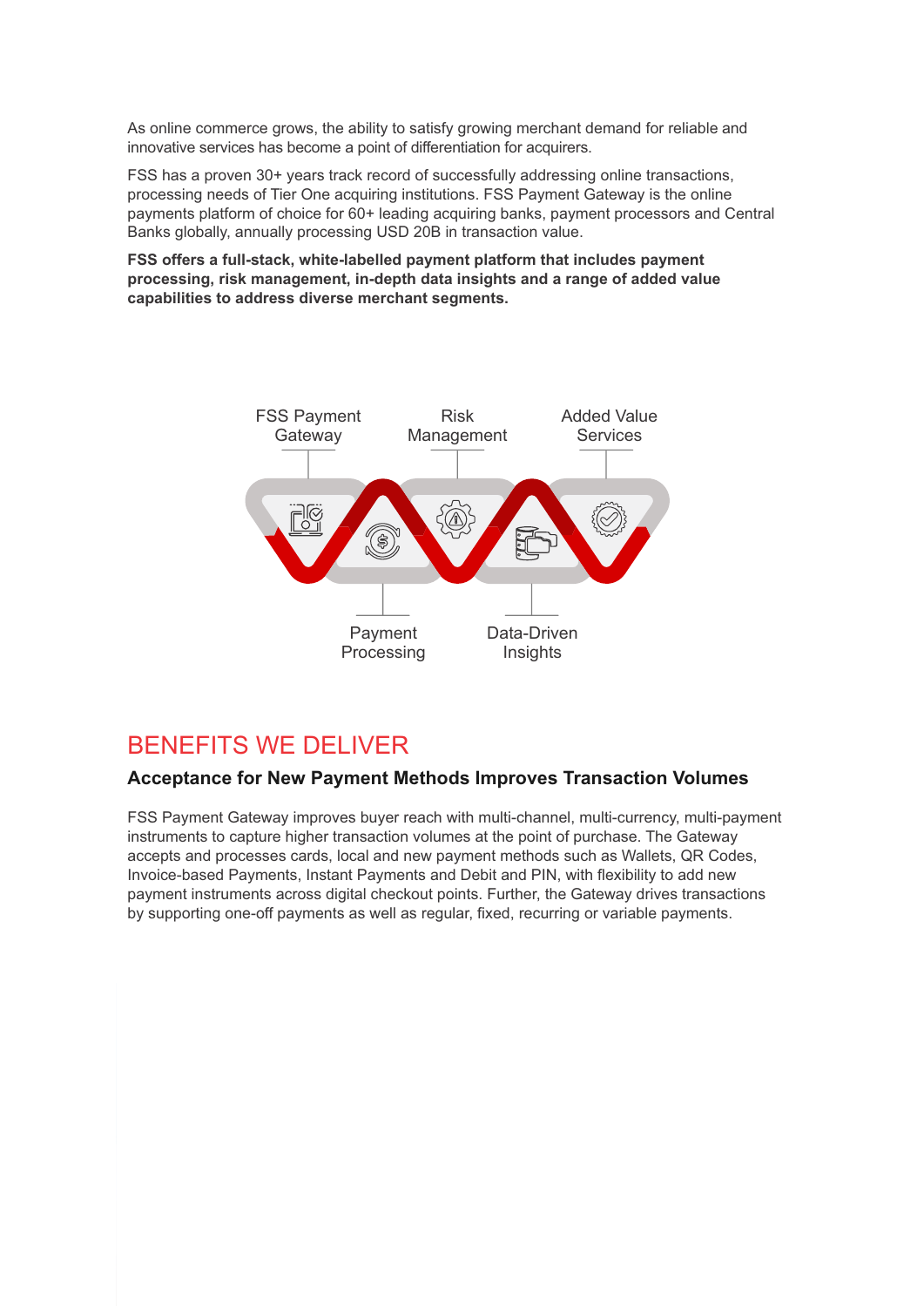

## **Multi-Channel, Multi-Payment, Multi-Currency Acceptance**

# **Acceptance for New Payment Methods Improves Transaction Volumes**

FSS Payment Gateway can be quickly integrated into online commerce environments to accept and process cards. Developer friendly plugins and libraries for all major languages, APIs, and mobile SDK for Android and iOS helps merchants to easily build intuitive, secure checkout interfaces for desktop and mobile payment flows. The Gateway supports JS based HTTP integration that enables merchants to quickly add payment functionality to their webstore, regardless of the underlying programming language, saving integration time and dollars.

# **Addresses Long Tail of Merchants with PayNow Webstore**

FSS enables smaller and medium merchants, who lack in-house technology expertise, to set up an online webstore with ready to deploy templates. Merchants can also opt for a hosted checkout service that mirrors the merchant's brand and supports all payment instruments and a range of payment methods -- link payments, invoice payments and Pay Buttons. All sensitive card data is stored on the Gateway and not on the merchant's system, lowering PCI compliance costs.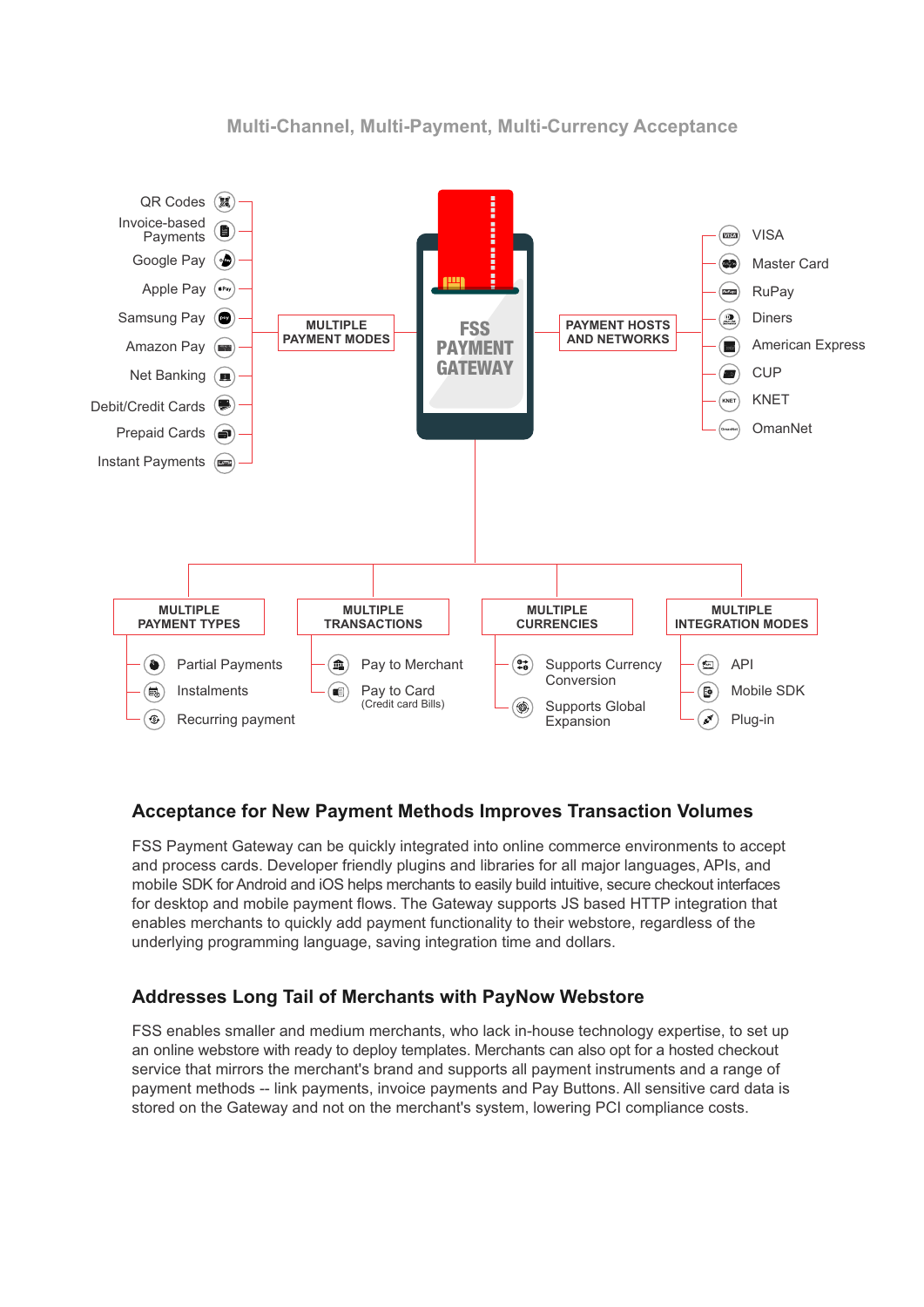# **Optimizes Transaction Fulfilment Rates `**

FSS Payment Gateway supports an optimal checkout flow to improve conversions, which has a positive impact on the topline.



#### **Mitigates Risk and Lowers Chargebacks**

A suite of advanced risk management tools help detect and prevent fraudulent transactions and reduces acquirer liability. The Gateway provides acquirers with tooling for streamlining manual workflows such as setting and testing rules or reviewing suspicious transactions. Acquirers can configure risk rules based on a range of parameters – transaction volume, velocity, merchant code, terminal id and have the ability to adjust risk thresholds basis traffic loads. In addition, the Gateway tokenizes cards on file, enhancing transaction security as payment credentials are not exposed. PCI DSS 3.0 certification prevents data breaches.

#### **Assures Service Scale and Reliability**

Benchmarked for 4,000 TPS on Oracle Sparc servers with 17M transactions processed in 70 minutes, the Payment Gateway is equipped to handle large traffic bursts lasting for a few hours or overload from seasonal events, without compromising quality of service. A fully redundant, fault-tolerant solution, the Payment Gateway, across deployments, has consistently averaged 99.9% availability and a 92% transaction success rate, guaranteeing an assured quality of service.

# **Rationalizes Transaction Processing Costs**

Slow transactions represent a form of downtime and results in high abandonment rates. With IntelliRoute, a built-in policy-based traffic optimizer, acquirers can dynamically manage traffic between multiple connected Gateway nodes. This guarantees a fast, superior checkout experience and a higher transaction success rate, especially during peak traffic.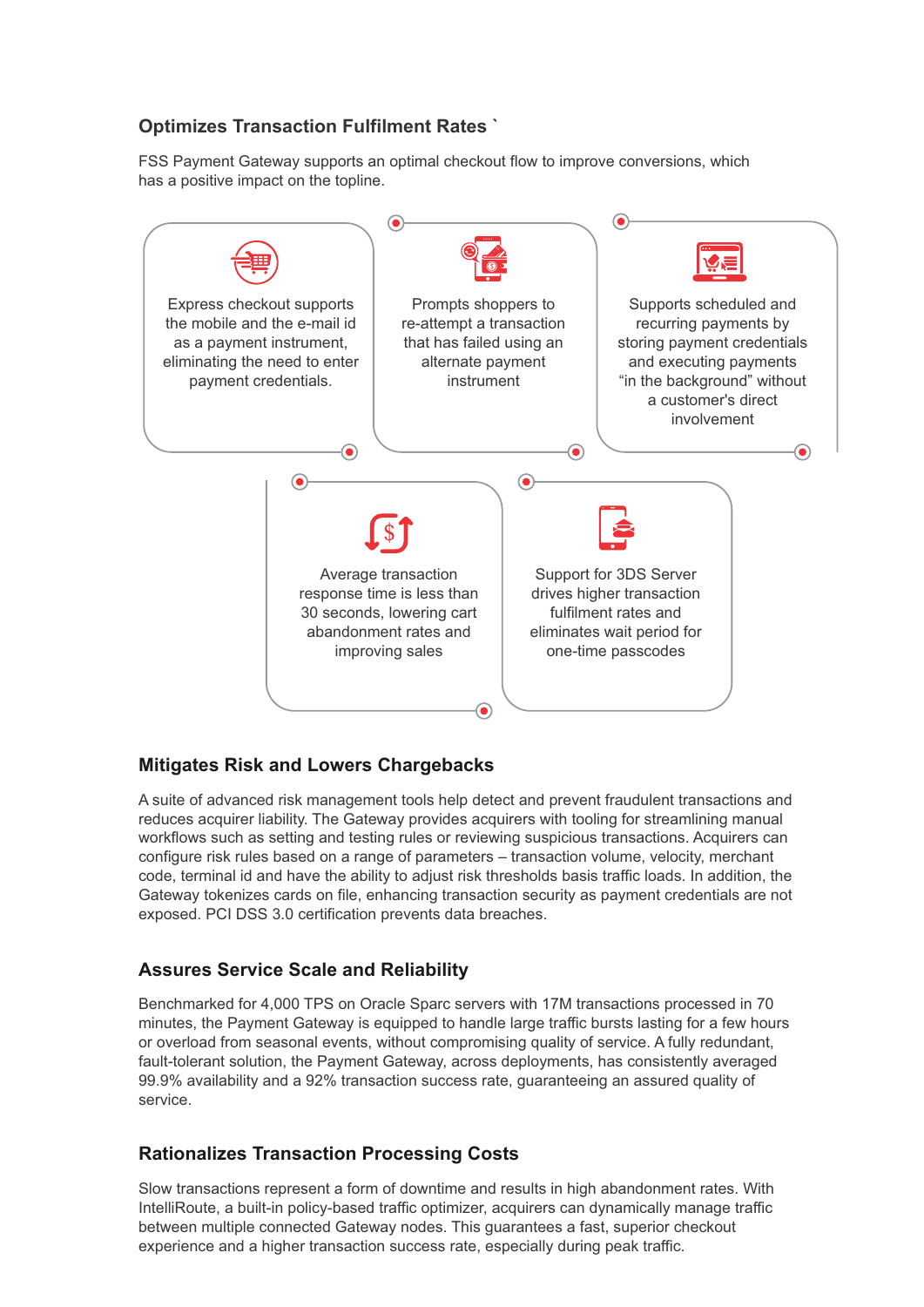## **Improve Stickiness with Merchant App**

FSS Payment Gateway helps acquirers deliver an optimal services experience whilst reducing the cost to serve. A built-in mobile responsive self-service console enables merchants to flexibly manage accounts, track transactions, view transaction trends, analyze business performance and raise queries and disputes.

## **Supports Multiple Deployment Models**

FSS supports licensed, SaaS and cloud native deployment models. The SaaS and cloud models supports utility based pricing constructs whilst mitigating capital expense, enabling acquirers grow the business.

# ADDING VALUE TO EVERY TRANSACTION

In addition to transaction processing, acquirers benefit from industry-leading tools to optimize business performance, prevent fraud, manage data security, and streamline operations.

#### **Target New Verticals**

FSS Payment Gateway makes it easy for acquirers to enter new verticals and segments. The Gateway supports additional data requirements mandated by interchanges to enable acquirers take advantage of special merchant discount rates for high-value merchant categories such as airlines and restaurants.

## **Drive Higher Margins with Added Value Services**

FSS Payment Gateway extends a suite of added value services to enable acquirers, drive higher sales at the point of purchase and generate more revenue from higher-margin proximate payment services.